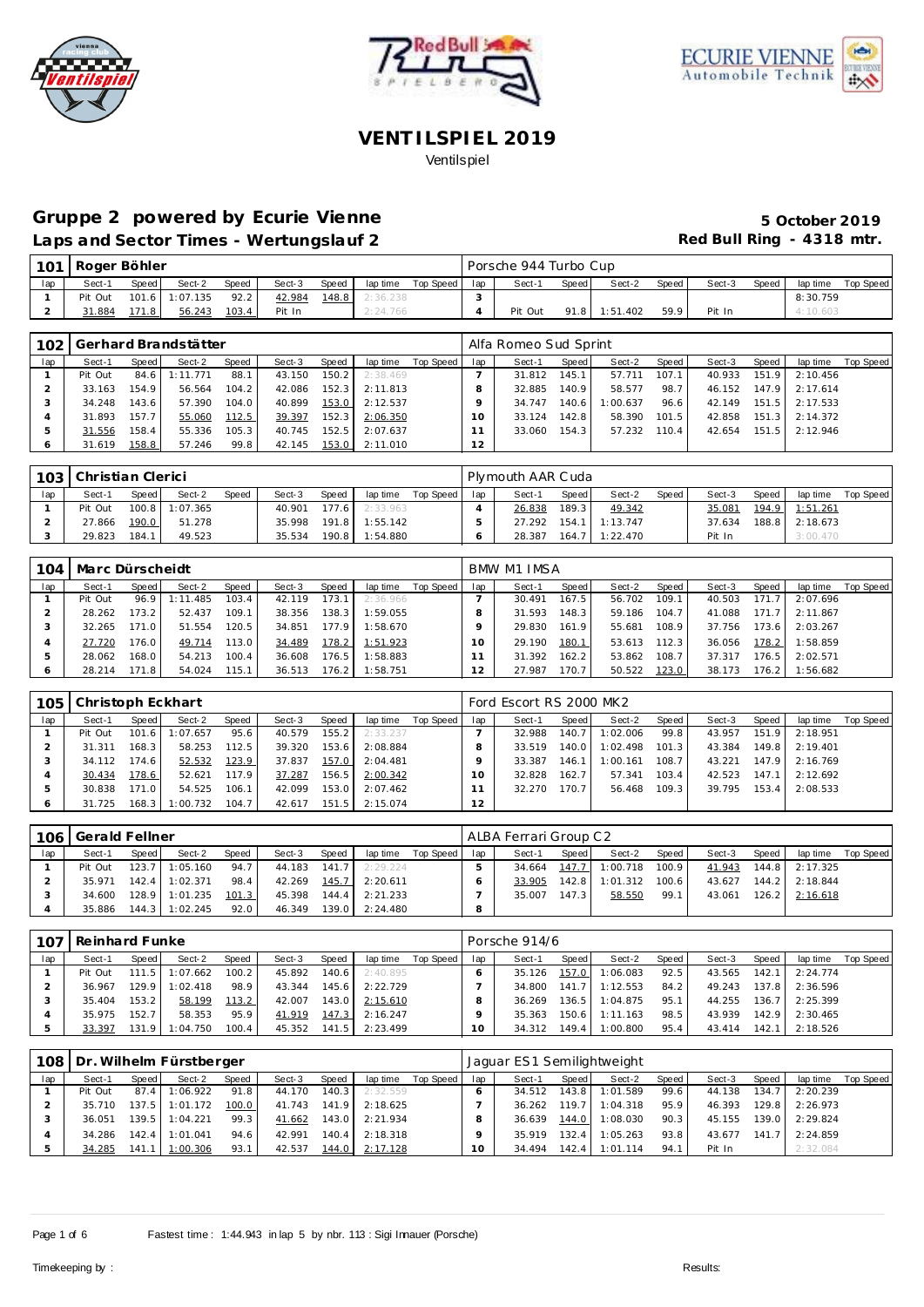





## Gruppe 2 powered by Ecurie Vienne **1999 1999 5 October 2019** Laps and Sector Times - Wertungslauf 2 **Red Bull Ring - 4318 mtr.**

| 109 | Helmut Gähr |        |                |       |        |       |                       |             |     | Ford Escort RS2000 MK L |       |                  |         |        |       |                  |           |
|-----|-------------|--------|----------------|-------|--------|-------|-----------------------|-------------|-----|-------------------------|-------|------------------|---------|--------|-------|------------------|-----------|
| lap | Sect-1      | Speed  | Sect-2         | Speed | Sect-3 | Speed | lap time              | Top Speed I | lap | Sect-1                  | Speed | Sect-2           | Speed I | Sect-3 | Speed | lap time         | Top Speed |
|     | Pit Out     | 73.0   | 1:13.804       | 96.9  | 43.304 |       | <b>140.6</b> 2:46.180 |             |     | 33.374                  |       | 150.0 1:03.099   | 99.1    | 43.648 |       | $140.3$ 2:20.121 |           |
|     | 34.591      |        | 142.4 1:00.393 | 99.1  | 43.337 |       | 146.3 2:18.321        |             |     | 34.557                  |       | 150.6 1:08.740   | 90.2    | 47.092 |       | $130.3$ 2:30.389 |           |
|     | 34.314      | 156.81 | 58.068         | 89.7  | 43.721 |       | 144.6 2:16.103        |             |     | 38.135                  |       | $111.2$ 1:18.234 | 92.2    | 49.192 | 137.2 | 2:45.561         |           |
|     | 33.458      | 166.2  | 57.993         | 97.1  | 41.310 | 144.8 | 2:12.761              |             |     | 36.352                  | 139.3 | 1:07.514         | 91.4    | Pit In |       | 2:46.349         |           |

|     | 110 Georg Gimenez |         |         |              |        |       |          |           |     | Alfa Romeo Giulia Sprint GTV |       |          |       |        |       |          |           |
|-----|-------------------|---------|---------|--------------|--------|-------|----------|-----------|-----|------------------------------|-------|----------|-------|--------|-------|----------|-----------|
| lap | Sect-1            | Speed   | Sect-2  | <b>Speed</b> | Sect-3 | Speed | lap time | Top Speed | lap | Sect-1                       | Speed | Sect-2   | Speed | Sect-3 | Speed | lap time | Top Speed |
|     | Pit Out           | 99.7    | :07.233 | 99.8         | 43.222 | 153.6 | 2:34.542 |           |     | 31.286                       | 172.3 | 54.354   | 112.7 | 39.381 | 154.7 | 2:05.021 |           |
|     | 33.681            | 164.9   | 55.949  | 110.4        | 41.108 | 153.2 | 2:10.738 |           |     | 31.001                       | 170.1 | 55.776   | 112.7 | 40.655 | 148.8 | 2:07.432 |           |
|     | 35.686            | 141.1   | 56.054  | 97.1         | 39.581 | 154.9 | 2:11.321 |           |     | 34.161                       | 149.6 | 1:01.871 | 105.9 | Pit In |       | 2:28.133 |           |
|     | 31.620            | 171.2 I | 54.760  | 107.4        | 39.152 | 155.2 | 2:05.532 |           |     |                              |       |          |       |        |       |          |           |

|     |         |         | l Martin Gudernatsch |       |        |       |          |           |     | BMW 2002 Ti |       |        |       |        |       |          |           |
|-----|---------|---------|----------------------|-------|--------|-------|----------|-----------|-----|-------------|-------|--------|-------|--------|-------|----------|-----------|
| lap | Sect-1  | Speed   | Sect-2               | Speed | Sect-3 | Speed | lap time | Top Speed | lap | Sect-1      | Speed | Sect-2 | Speed | Sect-3 | Speed | lap time | Top Speed |
|     | Pit Out | 116.4   | 1:07.447             | 93.8  | 45.625 | 153.2 | 2:32.420 |           |     | 30.110      | 173.2 | 54.631 | 116.1 | 37.302 | 161.0 | 2:02.043 |           |
|     | 30.199  | 171.2   | 51.519               | 125.6 | 36.087 | 160.0 | 1:57.805 |           |     | 30.757      | 164.4 | 55.361 | 108.4 | 40.661 | 158.6 | 2:06.779 |           |
|     | 30.145  | 181.9   | 51.919               | 117.4 | 36.305 | 161.9 | 1:58.369 |           |     | 31.465      | 162.2 | 54.458 | 116.4 | 38.672 | 161.2 | 2:04.595 |           |
|     | 30.645  | 172.1   | 53.425               | 123.3 | 36.246 | 163.1 | 2:00.316 |           |     | 30.775      | 170.4 | 52.703 | 116.1 | 36.201 | 164.4 | 1:59.679 |           |
|     | 29.782  | 167.5   | 52.557               | 122.2 | 36.399 | 161.0 | 1:58.738 |           |     | 30.135      | 175.7 | 51.750 | 121.3 | 35.981 | 161.4 | 1:57.866 |           |
|     | 30.796  | 168.0 l | 53.528               | 120.0 | 36.726 | 161.0 | 2:01.050 |           | 3   | 30.022      | 167.5 | 52.573 | 122.7 | 36.646 | 157.9 | 1:59.241 |           |
|     | 29.750  | 180.7   | 52.723               | 114.2 | 36.913 | 159.1 | 1:59.386 |           | (4) |             |       |        |       |        |       |          |           |

|     | 112   Mario Hartmann |       |          |       |        |       |          |             |     | <b>BMW 2002</b> |         |                  |       |        |       |                |           |
|-----|----------------------|-------|----------|-------|--------|-------|----------|-------------|-----|-----------------|---------|------------------|-------|--------|-------|----------------|-----------|
| lap | Sect-1               | Speed | Sect-2   | Speed | Sect-3 | Speed | lap time | Top Speed I | lap | Sect-1          | Speed I | Sect-2           | Speed | Sect-3 | Speed | lap time       | Top Speed |
|     | Pit Out              | 87.4  | 1:06.993 | 115.4 | 42.760 | 151.3 | 2:35.284 |             |     | 29.767          | 177.4   | 53.461           | 119.2 | 38.259 |       | 158.8 2:01.487 |           |
|     | 32.943               | 126.8 | 56.553   | 128.0 | 38.013 | 160.2 | 2:07.509 |             |     | 30.352          | 173.7   | 55.598           | 112.5 | 38.838 |       | 157.9 2:04.788 |           |
|     | 34.146               | 161.7 | 53.636   | 121.3 | 36.056 | 160.7 | 2:03.838 |             |     | 30.485          | 178.6   | 1:05.230         | 113.2 | 39.522 | 156.1 | 2:15.237       |           |
|     | 31.988               | 177.7 | 52.603   | 125.6 | 35.872 | 161.2 | 2:00.463 |             |     | 42.323          |         | $126.5$ 1:14.376 | 91.5  | Pit In |       | 3:06.090       |           |

| 113 | Sigi Innauer |       |          |       |        |       |          |           |     | Porsche 935 DP2 |       |        |       |        |       |          |           |
|-----|--------------|-------|----------|-------|--------|-------|----------|-----------|-----|-----------------|-------|--------|-------|--------|-------|----------|-----------|
| lap | Sect-1       | Speed | Sect-2   | Speed | Sect-3 | Speed | lap time | Top Speed | lap | Sect-1          | Speed | Sect-2 | Speed | Sect-3 | Speed | lap time | Top Speed |
|     | Pit Out      | 120.6 | : 01.874 | 110.2 | 35.344 | 193.9 | 2:09.449 |           |     | 25.314          | 190.0 | 51.208 | 113.4 | 37.917 | 181.5 | 1:54.439 |           |
|     | 28.602       | 79.5  | 50.833   | 121.1 | 32.936 | 189.1 | 1:52.371 |           |     | 27.286          | 188.0 | 55.291 | 118.7 | 43.396 | 164.4 | 2:05.973 |           |
|     | 25.709       | 200.2 | 48.088   | 146.3 | 32.295 | 194.6 | 1:46.092 |           |     | 32.688          | 132.3 | 54.708 | 113.2 | 40.604 | 156.3 | 2:08,000 |           |
|     | 25.620       | 199.1 | 46.890   | 129.8 | 33.460 | 194.2 | 1:45.970 |           |     | 32.415          | 172.6 | 53.026 | 119.2 | 36.853 | 184.6 | 2:02.294 |           |
| 5   | 25.169       | 216.4 | 46.238   | 124.4 | 33.536 | 192.5 | 1:44.943 |           |     | 28.272          | 174.3 | 51.484 | 125.6 | 34.744 | 193.5 | 1:54.500 |           |
| 6   | 25.218       | 210.0 | 47.643   | 138.8 | 32.641 | 194.2 | 1:45.502 |           | 12  | 29.526          | 175.4 | 47.902 | 132.4 | 32.623 | 161.4 | 1:50.051 |           |

| 114 |         | Jordan-Loibl |                |       |        |       |          |           |     | Porsche 911 |         |          |       |        |       |                |           |
|-----|---------|--------------|----------------|-------|--------|-------|----------|-----------|-----|-------------|---------|----------|-------|--------|-------|----------------|-----------|
| lap | Sect-1  | Speed        | Sect-2         | Speed | Sect-3 | Speed | lap time | Top Speed | lap | Sect-1      | Speed   | Sect-2   | Speed | Sect-3 | Speed | lap time       | Top Speed |
|     | Pit Out | 117.1        | 1:07.421       | 99.4  | 45.687 | 138.3 | 2:40.555 |           |     | 33.660      | 163.4   | 1:02.891 | 104.4 | 42.322 | 140.1 | 2:18.873       |           |
|     | 37.403  | 127.3        | 1:02.630       | 103.8 | 43.061 | 136.4 | 2:23.094 |           |     | 35.443      | 149.4   | 1:01.293 | 100.6 | 44.080 | 136.5 | 2:20.816       |           |
|     | 35.532  | 164.7        | 59.539         | 103.1 | 40.946 | 139.7 | 2:16.017 |           |     | 35.241      | $147.3$ | 1:00.728 | 101.9 | 42.219 | 144.2 | 2:18.188       |           |
|     | 34.957  | 148.1        | 1:00.644       | 107.4 | 41.443 | 147.1 | 2:17.044 |           | 10  | 33.037      | 166.2   | 59.437   | 104.4 | 42.697 |       | 145.0 2:15.171 |           |
|     | 32.570  |              | 160.0 1:01.387 | 106.7 | 41.911 | 143.8 | 2:15.868 |           |     | 33.306      | 165.9   | 57.796   | 106.1 | 42.683 | 144.2 | 2:13.785       |           |
|     | 33.504  | 155.8        | 59.000         | 103.6 | 41.837 | 144.4 | 2:14.341 |           | 12  |             |         |          |       |        |       |                |           |

| 115 |         |         | Michael Kadletz |       |        |                    |          |           |     | Chevrolet Camaro SS |       |          |       |        |       |          |                  |
|-----|---------|---------|-----------------|-------|--------|--------------------|----------|-----------|-----|---------------------|-------|----------|-------|--------|-------|----------|------------------|
| lap | Sect-1  | Speed I | Sect-2          | Speed | Sect-3 | Speed              | lap time | Top Speed | lap | Sect-1              | Speed | Sect-2   | Speed | Sect-3 | Speed | lap time | <b>Top Speed</b> |
|     | Pit Out | 90.7    | :05.602         | 104.0 | 44.464 | 154.5              | 2:33.614 |           |     | 29.957              | 159.1 | 59.224   | 108.9 | 40.484 | 157.2 | 2:09.665 |                  |
|     | 30.726  | 146.7   | 58.517          | 110.7 | 40.571 | 159.8 <sub>1</sub> | 2:09.814 |           |     | 31.648              | 151.  | 1:00.040 | 107.4 | 41.562 | 155.6 | 2:13.250 |                  |
|     | 33.376  | 161.0   | 57.414          | 115.6 | 38.582 | 162.9              | 2:09.372 |           |     | 31.252              | 153.2 | 59.433   | 107.8 | 42.301 | 152.5 | 2:12.986 |                  |
|     | 30.791  | 150.8   | 56.223          | 118.2 | 39.288 | 160.2              | 2:06.302 |           | Ω   | 30.974              | 154.3 | 59.987   | 99.3  | 42.457 | 155.4 | 2:13.418 |                  |
|     | 31.116  | 153.21  | 56.827          | 105.9 | 41.403 | 155.6              | 2:09.346 |           |     | 31.027              | 151.5 | 58.652   | 106.7 | 41.021 | 160.0 | 2:10.700 |                  |
|     | 31.971  | 145.3   | 1:00.097        | 106.3 | 44.399 | 154.3              | 2:16.467 |           |     | 29.984              | 144.7 | 57.827   | 106.1 | 40.001 | 138.3 | 2:07.812 |                  |

|     | 116   Armin Klein |       |                |       |        |       |                       |                    |     | VW Käfer |       |               |       |        |         |                       |                    |
|-----|-------------------|-------|----------------|-------|--------|-------|-----------------------|--------------------|-----|----------|-------|---------------|-------|--------|---------|-----------------------|--------------------|
| lap | Sect-1            | Speed | Sect-2         | Speed | Sect-3 | Speed |                       | lap time Top Speed | lap | Sect-1   | Speed | Sect-2        | Speed | Sect-3 | Speed I |                       | lap time Top Speed |
|     | Pit Out           |       | 127.9 1:10.917 | 87.1  |        |       | 46.211 161.2 2:36.846 |                    |     | 31.199   | 161.5 | 58.424        | 101.7 |        |         | 41.559 174.8 2:11.182 |                    |
|     | 31.802            |       | 145.3 1:00.290 | 100.6 |        |       | 45.282 161.7 2:17.374 |                    |     | 30.192   | 169.3 | <u>56.397</u> | 110.4 |        |         | 39.569 173.4 2:06.158 |                    |
|     | 31.756            | 154.7 | 59.302         | 104.9 |        |       | 42.659 155.8 2:13.717 |                    |     | 30.771   | 162.4 | 56.988 111.1  |       |        |         | 39.967 175.3 2:07.726 |                    |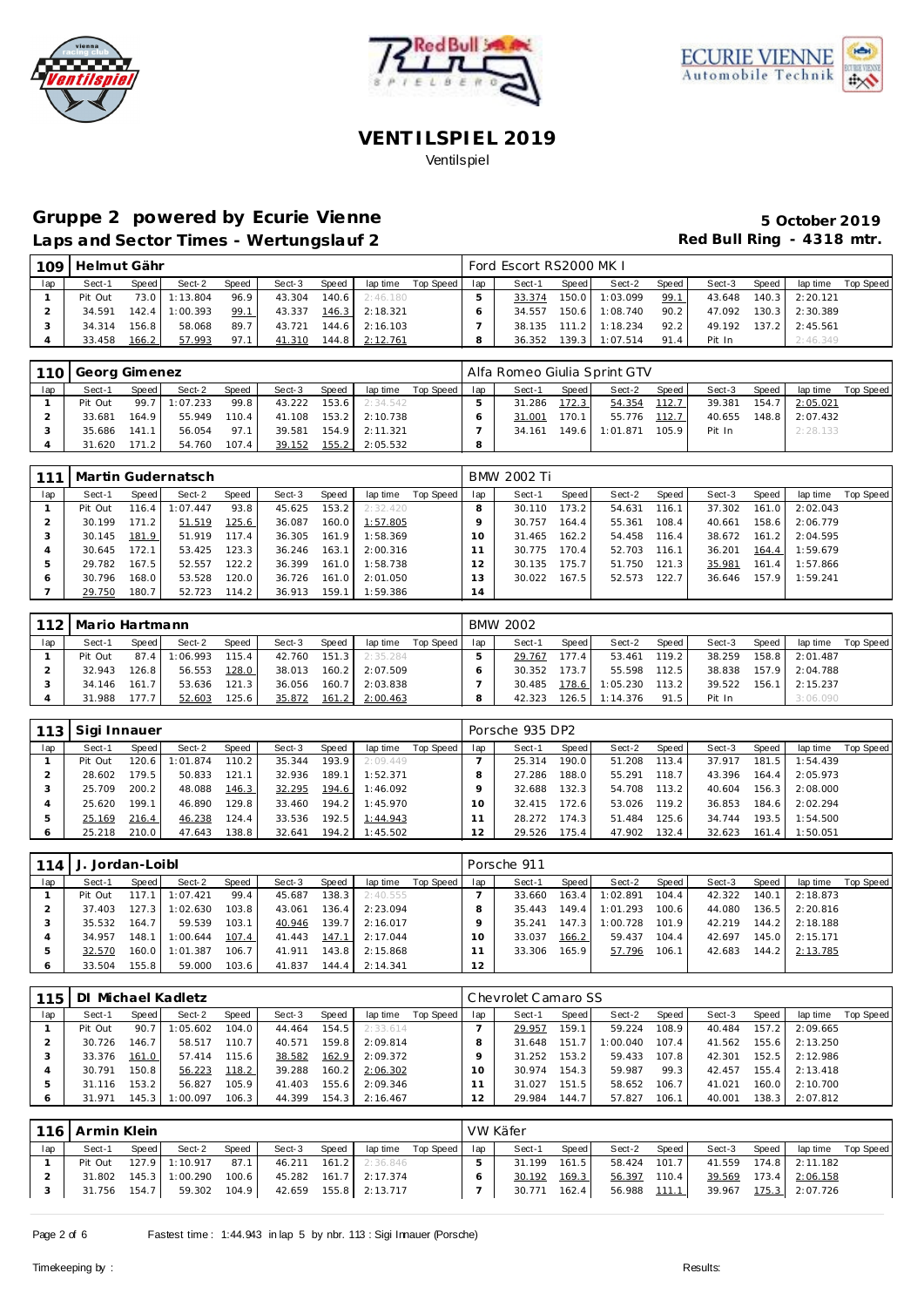





# **Gruppe 2 powered by Ecurie Vienne 5 October 2019**

Laps and Sector Times - Wertungslauf 2 **Red Bull Ring - 4318 mtr.**  $\blacksquare$ 

 $\blacksquare$ 

32.484 165.2 1:00.535 98.9 43.290 175.3 2:16.309 8

| 117 | Manfred Kuhn |       |          |       |              |       |          |           |     | Alfa Romeo GTV6 3.0 |       |          |       |        |       |          |                    |
|-----|--------------|-------|----------|-------|--------------|-------|----------|-----------|-----|---------------------|-------|----------|-------|--------|-------|----------|--------------------|
| lap | Sect-1       | Speed | Sect-2   | Speed | Sect-3       | Speed | lap time | Top Speed | lap | Sect-1              | Speed | Sect-2   | Speed | Sect-3 | Speed |          | lap time Top Speed |
|     | Pit Out      | 96.6  | 1:08.013 | 98.4  | 45.841       | 135.5 | 2:40.271 |           |     | 33.445              | 158.1 | 58.878   | 99.8  | 44.391 | 135.5 | 2:16.714 |                    |
|     | 35.326       | 141.1 | 1:06.961 | 106.1 | 45.376       | 114.9 | 2:27.663 |           |     | 33.370              | 163.7 | 59.514   | 105.7 | 42.668 | 139.0 | 2:15.552 |                    |
|     | 39.032       | 153.2 | 1:01.730 | 108.9 | 43.350 137.9 |       | 2:24.112 |           |     | 33.711              | 157.0 | 1:02.392 | 103.1 | Pit In |       | 2:34.121 |                    |
| 4   | 33.386       | 161.2 | 57.365   | 108.4 | 42.233       | 141.0 | 2:12.984 |           |     |                     |       |          |       |        |       |          |                    |

|     | 118   Alois Landler |         |          |       |        |       |          |           |     | BMW M1 Procar gr.4 |       |          |       |        |       |          |           |
|-----|---------------------|---------|----------|-------|--------|-------|----------|-----------|-----|--------------------|-------|----------|-------|--------|-------|----------|-----------|
| lap | Sect-1              | Speed   | Sect-2   | Speed | Sect-3 | Speed | lap time | Top Speed | lap | Sect-1             | Speed | Sect-2   | Speed | Sect-3 | Speed | lap time | Top Speed |
|     | Pit Out             | 83.9    | 1:11.452 | 89.1  | 42.286 | 169.8 | 2:37.599 |           |     | 35.869             | 128.2 | 1:08.539 | 83.6  | 47.192 | 167.7 | 2:31.600 |           |
|     | 30.421              | 144.O I | 53.562   | 111.8 | 38.309 | 146.9 | 2:02.292 |           |     | 32.004             | 126.5 | 1:03.221 | 90.2  | 48.926 | 162.2 | 2:24.151 |           |
|     | 38.098              | 142.6   | 55.513   | 108.0 | 36.300 | 179.1 | 2:09.911 |           |     | 31.790             | 142.6 | 1:02.157 | 90.3  | 47.099 | 169.0 | 2:21.046 |           |
|     | 27.836              | 163.4   | 52.767   | 116.4 | 35.700 | 177.9 | 1:56.303 |           |     | 30.394             | 158.8 | 55.557   | 108.7 | 38.217 | 176.2 | 2:04.168 |           |
|     | 28.819              | 170.4   | 56.145   | 101.3 | 43.654 | 171.2 | 2:08.618 |           |     | 27.652             | 175.1 | 50.372   | 113.2 | 38.631 | 176.5 | 1:56.655 |           |
|     | 33.670              | 124.9   | 1:08.410 | 90.6  | 46.994 | 158.1 | 2:29.074 |           | 12  |                    |       |          |       |        |       |          |           |

| 120 | Thomas Lehner |         |               |       |        |       |          |           |     | Alfa Romeo Sud Sprint |         |          |       |        |         |          |           |
|-----|---------------|---------|---------------|-------|--------|-------|----------|-----------|-----|-----------------------|---------|----------|-------|--------|---------|----------|-----------|
| lap | Sect-1        | Speed   | Sect-2        | Speed | Sect-3 | Speed | lap time | Top Speed | lap | Sect-1                | Speed   | Sect-2   | Speed | Sect-3 | Speed   | lap time | Top Speed |
|     | Pit Out       |         | 83.8 1:09.378 | 89.7  | 42.570 | 158.1 | 2:34.856 |           |     | 30.500                | 181.0 L | 51.910   | 115.9 | 36.156 | $162.2$ | 1:58.566 |           |
|     | 32.488        | 160.0   | 54.354        | 106.3 | 36.735 | 164.9 | 2:03.577 |           |     | 29.073                | 188.0   | 51.761   | 111.3 | 38.093 | 163.1   | 1:58.927 |           |
|     | 36.793        | 140.7 I | 55.410        | 107.6 | 38.662 | 159.1 | 2:10.865 |           |     | 29.571                | 147.51  | 1:06.585 | 97.1  | Pit In |         | 2:42.651 |           |

| 121 | Christian Lins |       |         |       |        |       |          |           |     | Alfa Romeo 75 |                    |        |        |        |       |          |           |
|-----|----------------|-------|---------|-------|--------|-------|----------|-----------|-----|---------------|--------------------|--------|--------|--------|-------|----------|-----------|
| lap | Sect-1         | Speed | Sect-2  | Speed | Sect-3 | Speed | lap time | Top Speed | lap | Sect-1        | Speed              | Sect-2 | Speed  | Sect-3 | Speed | lap time | Top Speed |
|     | Pit Out        | 102.3 | :08.366 | 106.3 | 39.775 | 154.1 | 2:34.407 |           |     | 30.319        | 183.8              | 55.001 | 110.21 | 40.090 | 154.9 | 2:05.410 |           |
|     | 31.358         | 159.5 | 57.398  | 119.2 | 36.585 | 161.4 | 2:05.341 |           |     | 35.064        | 152.7              | 59.140 | 102.3  | 41.379 | 157.0 | 2:15.583 |           |
| З   | 33.691         | 161.0 | 54.360  | 119.5 | 34.922 | 165.4 | 2:02.973 |           |     | 32.205        | 184.8              | 57.679 | 103.1  | 40.311 | 150.8 | 2:10.195 |           |
|     | 30.748         | 187.7 | 50.715  | 120.8 | 34.958 | 162.4 | 1:56.421 |           | 10  | 31.408        | 166.7.             | 56.639 | 110.9  | 37.675 | 154.1 | 2:05.722 |           |
| Ŀ.  | 29.133         | 189.0 | 51.953  | 117.6 | 36.687 | 158.4 | 1:57.773 |           |     | 31.706        | 160.5              | 53.993 | 119.5  | 35.695 | 156.3 | 2:01.394 |           |
|     | 29.639         | 188.7 | 54.891  | 118.4 | 36.465 | 161.4 | 2:00.995 |           | 12  | 29.284        | 179.2 <sub>1</sub> | 50.988 | 125.3  | 35.474 | 157.4 | 1:55.746 |           |

| 122 | `homas Lins |       |          |        |        |       |          |           |               | Alfa Romeo Giulia Super |        |          |           |        |       |          |           |
|-----|-------------|-------|----------|--------|--------|-------|----------|-----------|---------------|-------------------------|--------|----------|-----------|--------|-------|----------|-----------|
| lap | Sect-1      | Speed | Sect-2   | Speed  | Sect-3 | Speed | lap time | Top Speed | lap           | Sect-1                  | Speed  | Sect-2   | Speed     | Sect-3 | Speed | lap time | Top Speed |
|     | Pit Out     | 96.6  | 1:06.782 | 106.9  | 43.476 | 148.4 | 2:36.297 |           |               | 30.843                  | 176.6  | 55.701   | $113.2 -$ | 39.890 | 156.3 | 2:06.434 |           |
|     | 33.155      | 130.0 | 56.052   | 107.8  | 38.552 | 161.2 | 2:07.759 |           |               | 31.298                  | 177.4  | 56.697   | 110.9     | 39.021 | 155.6 | 2:07.016 |           |
|     | 32.051      | 178.9 | 51.914   | 125.0  | 36.085 | 160.5 | 2:00.050 |           |               | 31.753                  | 150.8  | 58.007   | 104.4     | 39.696 | 153.6 | 2:09.456 |           |
|     | 30.581      | 179.2 | 51.344   | 125.6  | 36.860 | 161.4 | 1:58.785 |           |               | 30.644                  | 167.5  | 55.651   | 116.4     | 38.667 | 157.7 | 2:04.962 |           |
|     | 29.756      | 176.3 | 52.776   | 118.2  | 36.973 | 155.2 | 1:59.505 |           |               | 30.118                  | 168.01 | 52.708   | 123.9     | 36.894 | 160.2 | 1:59.720 |           |
|     | 30.046      | 179.8 | 53.934   | 123.0. | 37.092 | 157.9 | 2:01.072 |           | $\mathcal{L}$ | 36.744                  | 117.3  | 1:08.594 | 107.8     | Pit In |       | 2:53.009 |           |

|     | 123   Marcus Lipp |       |          |       |        |       |          |           |     | Alfa Romeo Alfetta GTV 6 |       |        |       |        |       |          |           |
|-----|-------------------|-------|----------|-------|--------|-------|----------|-----------|-----|--------------------------|-------|--------|-------|--------|-------|----------|-----------|
| lap | Sect-1            | Speed | Sect-2   | Speed | Sect-3 | Speed | lap time | Top Speed | lap | Sect-1                   | Speed | Sect-2 | Speed | Sect-3 | Speed | lap time | Top Speed |
|     | Pit Out           | 94.1  | 1:07.217 | 104.0 | 42.624 |       |          |           |     |                          |       |        |       |        |       |          |           |

| 125 | Dominik Makolm<br>Speed I<br>Sect-2<br><b>Speed</b><br>Sect-3<br>Speed<br>lap time<br>Sect-1<br>86.5<br>$115.0$ $\blacksquare$<br>1:05.515<br>150.2<br>Pit Out<br>45.245<br>2:31.665 |                  |        |       |        |       |          |           |     | Ford Escort MK II |       |        |       |        |       |          |           |
|-----|--------------------------------------------------------------------------------------------------------------------------------------------------------------------------------------|------------------|--------|-------|--------|-------|----------|-----------|-----|-------------------|-------|--------|-------|--------|-------|----------|-----------|
| lap |                                                                                                                                                                                      |                  |        |       |        |       |          | Top Speed | lap | Sect-1            | Speed | Sect-2 | Speed | Sect-3 | Speed | lap time | Top Speed |
|     |                                                                                                                                                                                      |                  |        |       |        |       |          |           |     | 31.177            | 169.3 | 54.067 | 124.1 | 38.750 | 152.5 | 2:03.994 |           |
|     | 32.403                                                                                                                                                                               | 160.7            | 54.845 | 128.9 | 37.253 | 149.6 | 2:04.501 |           |     | 31.088            | 161.9 | 55.681 | 117.6 | 40.921 | 148.8 | 2:07.690 |           |
|     | 34.188                                                                                                                                                                               | 154.1            | 54.863 | 127.7 | 37.309 | 155.6 | 2:06.360 |           |     | 33.807            | 153.6 | 59.226 | 111.1 | Pit In |       | 2:31.269 |           |
|     | 31.236                                                                                                                                                                               | $159.3 \text{ }$ | 53.952 | 131.4 | 36.545 | 151.3 | 2:01.733 |           | 8   |                   |       |        |       |        |       |          |           |

|     |         |       | 126   MSc. Alexander Menhofer |       |        |       |          |           |                 | Porsche 911 RSR 2.8 |       |        |       |        |       |          |           |
|-----|---------|-------|-------------------------------|-------|--------|-------|----------|-----------|-----------------|---------------------|-------|--------|-------|--------|-------|----------|-----------|
| lap | Sect-1  | Speed | Sect-2                        | Speed | Sect-3 | Speed | lap time | Top Speed | lap             | Sect-1              | Speed | Sect-2 | Speed | Sect-3 | Speed | lap time | Top Speed |
|     | Pit Out | 105.8 | 1:04.101                      | 92.2  | 44.486 | 161.0 | 2:30.340 |           |                 | 28.418              | 195.9 | 50.767 | 124.7 | 37.180 | 160.2 | 1:56.365 |           |
|     | 29.752  | 184.8 | 50.771                        | 123.6 | 36.225 | 163.4 | 1:56.748 |           |                 | 29.388              | 195.5 | 52.551 | 107.4 | 38.518 | 161.2 | 2:00.457 |           |
|     | 30.471  | 176.0 | 52.609                        | 123.6 | 35.436 | 163.9 | 1:58.516 |           |                 | 29.586              | 184.8 | 54.709 | 121.9 | 40.985 | 157.0 | 2:05.280 |           |
|     | 29.558  | 194.5 | 50.242                        | 124.4 | 36.960 | 159.5 | 1:56.760 |           |                 | 31.653              | 179.5 | 58.658 | 115.1 | Pit In |       | 2:25.967 |           |
|     | 28.534  | 196.2 | 49.356                        | 120.0 | 35.691 | 163.9 | 1:53.581 |           | 10 <sup>°</sup> |                     |       |        |       |        |       |          |           |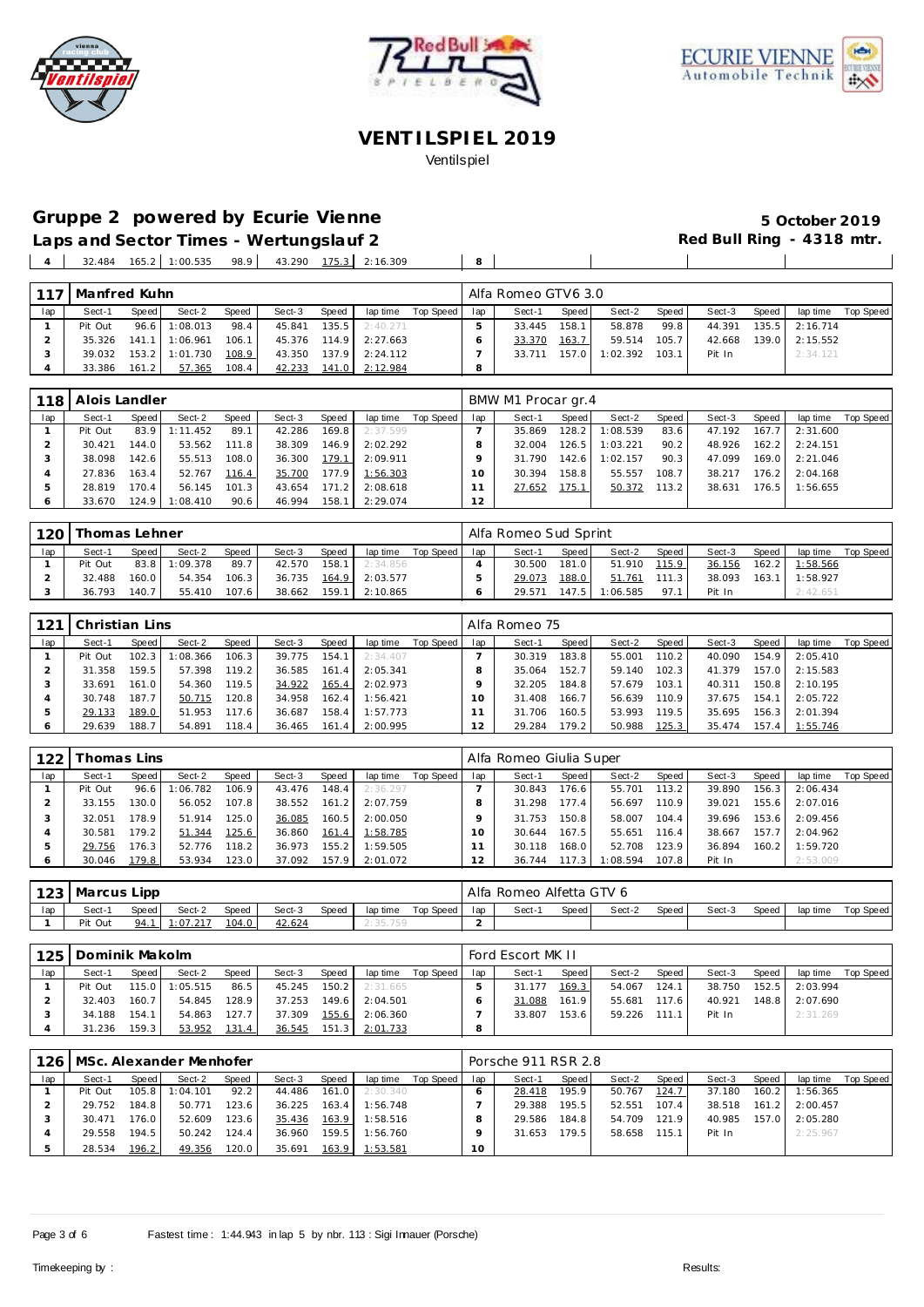





### Gruppe 2 powered by Ecurie Vienne **1999 1999 5 October 2019** Laps and Sector Times - Wertungslauf 2 *Red Bull Ring - 4318 mtr.*

| 127 | Josef Meyer |       |          |       |        |       |                |                    |     | Porsche Carrera 3.0 RSR |       |          |       |        |       |                  |                  |
|-----|-------------|-------|----------|-------|--------|-------|----------------|--------------------|-----|-------------------------|-------|----------|-------|--------|-------|------------------|------------------|
| lap | Sect-1      | Speed | Sect-2   | Speed | Sect-3 | Speed |                | lap time Top Speed | lap | Sect-1                  | Speed | Sect-2   | Speed | Sect-3 | Speed | lap time         | <b>Top Speed</b> |
|     | Pit Out     | 109.6 | 1:03.591 | 95.4  | 43.352 | 164.9 | 2:28.469       |                    |     | 29.395                  | 189.7 | 55.125   | 112.0 | 40.658 | 159.5 | 2:05.178         |                  |
|     | 30.528      | 167.8 | 53.109   | 113.2 | 36.693 | 171.4 | 2:00.330       |                    | 8   | 30.764 175.4            |       | 55.074   | 104.2 | 39.759 |       | 165.6 2:05.597   |                  |
| 3   | 30.760      | 174.0 | 51.709   | 116.6 | 35.854 | 172.2 | 1:58.323       |                    |     | 30.135 160.0            |       | 1:09.357 | 96.8  | 43.181 |       | $155.6$ 2:22.673 |                  |
|     | 28.366      | 201.4 | 49.682   | 125.3 | 35.192 |       | 172.5 1:53.240 |                    | 10  | 32.569                  | 155.2 | 59.288   | 92.9  | 47.616 |       | 158.8 2:19.473   |                  |
| ь   | 28.721      | 171.8 | 52.189   | 117.1 | 36.260 |       | 170.9 1:57.170 |                    |     | 30.444                  | 165.4 | 55.213   | 106.1 | 38.615 |       | $169.0$ 2:04.272 |                  |
| 6   | 28.886      | 159.3 | 55.898   | 117.9 | 37.045 |       | 166.4 2:01.829 |                    | 12  | 29.080                  | 187.0 | 51.735   | 118.2 | 36.864 |       | 172.2 1:57.679   |                  |

| 128 | Gregor Nell |         |          |        |        |       |          |             |     | Ford Escort RS 2000 |       |          |       |        |       |                  |             |
|-----|-------------|---------|----------|--------|--------|-------|----------|-------------|-----|---------------------|-------|----------|-------|--------|-------|------------------|-------------|
| lap | Sect-1      | Speed I | Sect-2   | Speed  | Sect-3 | Speed | lap time | Top Speed I | lap | Sect-1              | Speed | Sect-2   | Speed | Sect-3 | Speed | lap time         | Top Speed I |
|     | Pit Out     | 87.8    | 1:08.899 | 109.51 | 41.802 | 151.9 | 2:34.532 |             |     | 30.735              | 172.3 | 56.328   | 110.4 | 41.396 |       | 150.8 2:08.459   |             |
|     | 31.095      | 179.51  | 54.628   | 121.3  | 41.604 | 120.4 | 2:07.327 |             |     | 31.659              | 173.4 | 56.770   | 106.5 | 42.698 |       | 149.0 2:11.127   |             |
|     | 36.471      | 179.5   | 52.913   | 115.6  | 37.448 | 156.3 | 2:06.832 |             |     | 32.451              | 147.5 | 1:02.371 | 93.8  | 48.385 |       | $144.4$ 2:23.207 |             |
|     | 30.561      | 180.1   | 53.348   | 121.3  | 37.219 | 157.7 | 2:01.128 |             |     | 33.366              | 143.6 | 1:03.902 | 99.6  | Pit In |       | 2:43.747         |             |

| 129 |         |       | Christian Neunemann |       |        |       |          |           |     | Porsche 911 RS |       |        |       |        |       |          |           |
|-----|---------|-------|---------------------|-------|--------|-------|----------|-----------|-----|----------------|-------|--------|-------|--------|-------|----------|-----------|
| lap | Sect-1  | Speed | Sect-2              | Speed | Sect-3 | Speed | lap time | Top Speed | lap | Sect-1         | Speed | Sect-2 | Speed | Sect-3 | Speed | lap time | Top Speed |
|     | Pit Out | 84.7  | :06.570             | 91.7  | 42.394 | 168.8 | 2:29.927 |           |     | 30.008         | 140.0 | 55.346 | 115.1 | 37.742 | 170.1 | 2:03.096 |           |
|     | 29.659  | 158.6 | 52.137              | 123.0 | 36.165 | 150.4 | 1:57.961 |           |     | 30.177         | 151.5 | 56.000 | 102.5 | 41.086 | 166.4 | 2:07.263 |           |
|     | 31.289  | 168.8 | 51.345              | 125.9 | 34.703 | 171.7 | 1:57.337 |           | 10  | 31.104         | 148.9 | 54.377 | 113.2 | 39.049 | 171.4 | 2:04.530 |           |
|     | 28.398  | 187.0 | 49.636              | 127.1 | 35.049 | 173.6 | 1:53.083 |           |     | 30.356         | 153.8 | 52.815 | 115.4 | 36.645 | 170.6 | 1:59.816 |           |
| 5   | 29.067  | 172.9 | 51.698              | 126.5 | 35.132 | 173.1 | 1:55.897 |           |     | 29.167         | 156.1 | 51.265 | 120.3 | 35.606 | 173.9 | 1:56.038 |           |
| 6   | 29.642  | 150.6 | 51.890              | 124.1 | 36.503 | 170.3 | 1:58.035 |           | 3   | 28.082         | 183.5 | 50.512 | 123.3 | 35.865 | 176.8 | 1:54.459 |           |
|     | 29.509  | 175.7 | 54.535              | 118.7 | 37.239 | 172.2 | 2:01.283 |           | 14  |                |       |        |       |        |       |          |           |

| $-131$ | Klaus Presterl |       |               |       |        |         |          |           |     | Porsche 911 |                        |          |       |        |       |          |           |
|--------|----------------|-------|---------------|-------|--------|---------|----------|-----------|-----|-------------|------------------------|----------|-------|--------|-------|----------|-----------|
| lap    | Sect-1         | Speed | Sect-2        | Speed | Sect-3 | Speed   | lap time | Top Speed | lap | Sect-1      | Speed                  | Sect-2   | Speed | Sect-3 | Speed | lap time | Top Speed |
|        | Pit Out        |       | 96.4 1:04.217 | 117.1 | 39.675 | 152.5   | 2:28.405 |           |     | 30.263      | 195.2                  | 51.511   | 117.6 | 37.602 | 161.2 | 1:59.376 |           |
|        | 31.067         | 146.1 | 55.128        | 117.1 | 37.531 | 161.4   | 2:03.726 |           |     | 29.526      | 180.1                  | 59.586   | 92.8  | 47.126 | 128.0 | 2:16.238 |           |
|        | 32.896         | 167.5 | 53.992        | 116.1 | 37.053 | 164.6   | 2:03.941 |           |     | 32.910      | $153.8$ $\blacksquare$ | 1:02.445 | 102.9 | Pit In |       | 2:40.015 |           |
|        | 29.778         | 185.1 | 52.038        | 113.7 | 36.724 | $164.4$ | 1:58.540 |           |     |             |                        |          |       |        |       |          |           |

|     | 132   Alexander Quester |       |                 |       |        |       |                         |                    |     | Porsche 911 2.2E |       |              |       |                         |       |                       |  |
|-----|-------------------------|-------|-----------------|-------|--------|-------|-------------------------|--------------------|-----|------------------|-------|--------------|-------|-------------------------|-------|-----------------------|--|
| lap | Sect-1                  | Speed | Sect-2          | Speed | Sect-3 | Speed |                         | lap time Top Speed | lap | Sect-1           | Speed | Sect-2       | Speed | Sect-3                  | Speed | lap time Top Speed    |  |
|     | Pit Out                 |       | $91.1$ 1:09.029 | 95.9  |        |       | 39.458 162.2 2:35.369   |                    |     | 29.297           | 193.8 | 49.749 124.1 |       |                         |       | 34.816 171.2 1:53.862 |  |
|     | 29.949                  | 161.5 | 55.126 112.7    |       |        |       | 36.735 174.5 2:01.810   |                    |     | 28.116           | 199.1 | 52.140 119.5 |       | 37.785  167.7  1:58.041 |       |                       |  |
|     | 32.548                  | 176.3 | 51.543          | 120.5 |        |       | 35.841  168.2  1:59.932 |                    |     | 28.554           | 191.0 | 53.239 113.7 |       |                         |       |                       |  |

| 135 | Martin Sahl |       |         |       |        |       |          |             |     | Ford Escort RS 1600 MK1 |       |              |       |        |       |                       |           |
|-----|-------------|-------|---------|-------|--------|-------|----------|-------------|-----|-------------------------|-------|--------------|-------|--------|-------|-----------------------|-----------|
| lap | Sect-1      | Speed | Sect-2  | Speed | Sect-3 | Speed | lap time | Top Speed I | lap | Sect-1                  | Speed | Sect-2       | Speed | Sect-3 | Speed | lap time              | Top Speed |
|     | Pit Out     | 99.3  | :08.296 | 105.5 | 39.291 | 171.2 | 2:32.917 |             |     | 27.006                  | 196.6 | 47.526       | 127.4 | 33.380 |       | 174.8 1:47.912        |           |
|     | 27.877      | 157.9 | 51.884  | 116.1 | 35.732 | 174.8 | 1:55.493 |             |     | 27.014                  | 193.4 | 48.312 128.6 |       | 34.048 |       | $174.5$ 1:49.374      |           |
|     | 28.919      | 187.0 | 48.199  | 129.2 | 33.215 | 173.4 | 1:50.333 |             |     | 27.861                  | 198.8 | 48.662       | 126.2 |        |       | 34.546 174.8 1:51.069 |           |
|     | 27.036      | 198.0 | 47.499  | 127.1 | 33.108 | 174.8 | 1:47.643 |             |     | 28.786                  | 178.6 | 52.929       | 119.2 | Pit In |       | 2:12.186              |           |

| 136 | Willy Salzgeber |       |         |       |        |       |          |           | VW Golf         |        |                    |        |        |        |       |          |           |
|-----|-----------------|-------|---------|-------|--------|-------|----------|-----------|-----------------|--------|--------------------|--------|--------|--------|-------|----------|-----------|
| lap | Sect-1          | Speed | Sect-2  | Speed | Sect-3 | Speed | lap time | Top Speed | lap             | Sect-1 | Speed              | Sect-2 | Speed  | Sect-3 | Speed | lap time | Top Speed |
|     | Pit Out         | 96.3  | :05.388 | 106.9 | 41.764 | 170.3 | 2:30.109 |           |                 | 28.700 | 188.0              | 53.056 | 113.0  | 37.973 | 169.0 | 1:59.729 |           |
|     | 30.243          | 167.2 | 51.710  | 109.5 | 35.072 | 174.8 | 1:57.025 |           |                 | 29.014 | 167.2 <sub>1</sub> | 54.119 | 104.9  | 37.902 | 169.8 | 2:01.035 |           |
|     | 28.919          | 191.3 | 48.085  | 126.2 | 33.241 | 176.2 | 1:50.245 |           |                 | 28.880 | 175.1              | 52.227 | 105.1  | 38.616 | 172.2 | 1:59.723 |           |
|     | 27.509          | 190.0 | 49.551  | 126.5 | 33.874 | 178.5 | 1:50.934 |           |                 | 28.973 | 177.7              | 51.443 | 111.11 | 35.845 | 172.5 | 1:56.261 |           |
|     | 27.227          | 190.0 | 47.252  | 128.3 | 33.512 | 177.6 | 1:47.991 |           | 2               | 28.035 | 193.1              | 50.351 | 112.3  | 35.333 | 171.7 | 1:53.719 |           |
| O   | 27.791          | 185.1 | 49.261  | 121.1 | 36.144 | 173.6 | 1:53.196 |           | 3               | 27.712 | 187.3 <sub>1</sub> | 47.983 | 119.5  | 35.331 | 175.3 | 1:51.026 |           |
|     | 27.726          | 196.2 | 51.083  | 123.0 | 36.946 | 164.4 | 1:55.755 |           | $\overline{14}$ |        |                    |        |        |        |       |          |           |

| 137 |         |       | Josef Schied Ibauer |       |        |       |          |           |     | Porsche 911 Carrera 3.0 |        |        |       |        |       |          |           |
|-----|---------|-------|---------------------|-------|--------|-------|----------|-----------|-----|-------------------------|--------|--------|-------|--------|-------|----------|-----------|
| lap | Sect-1  | Speed | Sect-2              | Speed | Sect-3 | Speed | lap time | Top Speed | lap | Sect-1                  | Speed  | Sect-2 | Speed | Sect-3 | Speed | lap time | Top Speed |
|     | Pit Out | 100.8 | :08.602             | 87.9  | 44.019 | 149.8 | 2:38.404 |           |     | 29.457                  | 180.4  | 56.153 | 111.1 | 41.024 | 157.9 | 2:06.634 |           |
|     | 33.271  | 142.2 | 56.546              | 112.3 | 38.477 | 162.4 | 2:08.294 |           |     | 31.112                  | 170.7  | 57.390 | 110.2 | 40.819 | 158.4 | 2:09.321 |           |
|     | 30.859  | 170.7 | 52.527              | 121.1 | 36.701 | 164.4 | 2:00.087 |           |     | 31.779                  | 153.8  | 57.002 | 105.7 | 40.529 | 159.8 | 2:09.310 |           |
|     | 29.342  | 188.3 | 51.246              | 123.0 | 36.644 | 163.4 | 1:57.232 |           | 10  | 30.775                  | 172.9  | 55.711 | 115.9 | 38.736 | 160.7 | 2:05.222 |           |
|     | 29.415  | 192.0 | 51.720              | 117.9 | 36.410 | 164.1 | 1:57.545 |           |     | 30.145                  | 169.31 | 52.262 | 119.7 | 37.240 | 164.1 | 1:59.647 |           |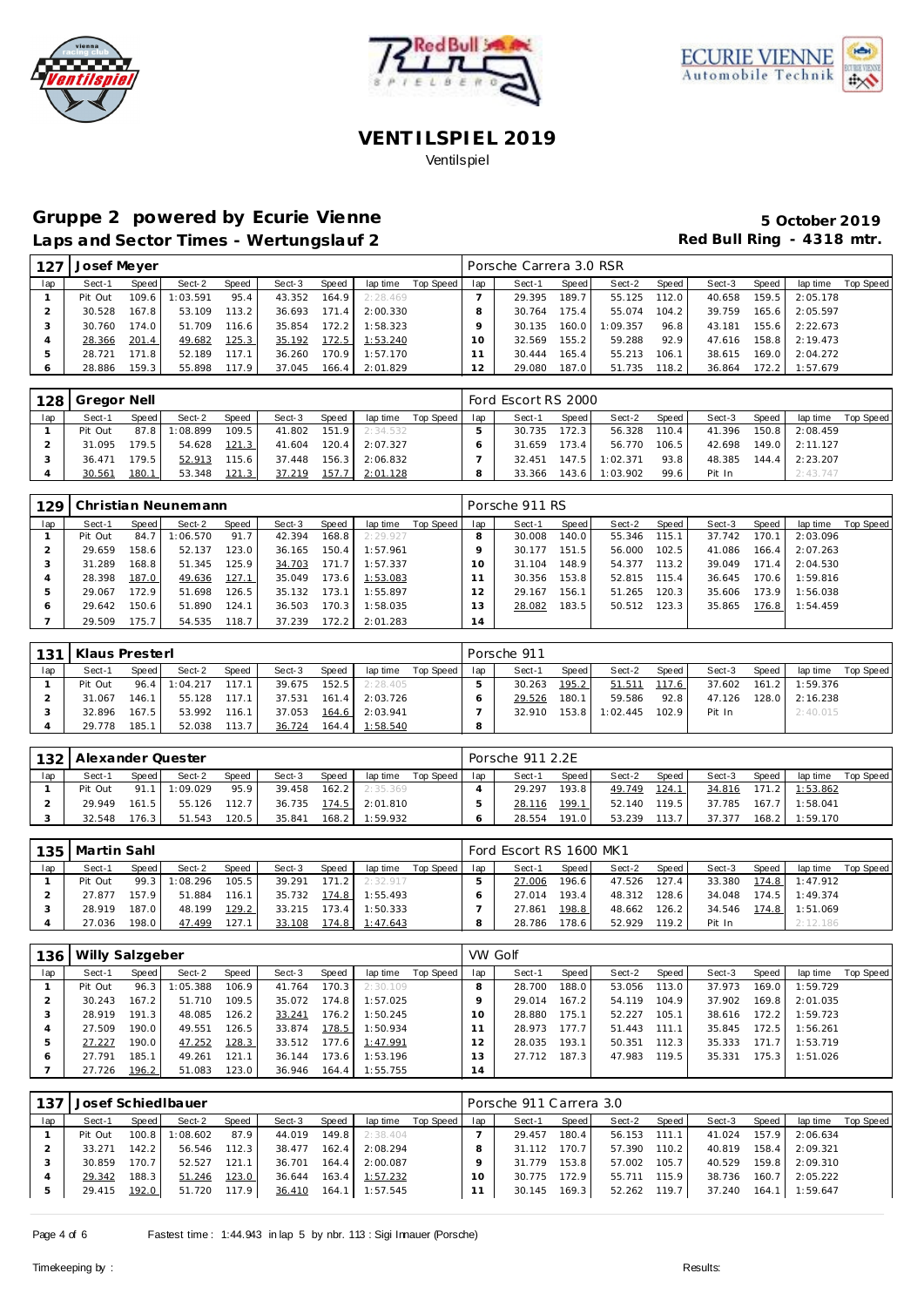





# Gruppe 2 powered by Ecurie Vienne **1999 1999 5 October 2019**

Laps and Sector Times - Wertungslauf 2 **Red Bull Ring - 4318 mtr.** 29.481 165.4 54.784 118.4 37.721 161.9 2:01.986 **12** 29.514 179.2 51.292 119.2 37.244 165.9 1:58.050

| 138 | Schleidt-Helm |       |         |       |        |       |          |           |     | Porsche RSR |        |          |       |        |       |          |           |
|-----|---------------|-------|---------|-------|--------|-------|----------|-----------|-----|-------------|--------|----------|-------|--------|-------|----------|-----------|
| lap | Sect-1        | Speed | Sect-2  | Speed | Sect-3 | Speed | lap time | Top Speed | lap | Sect-1      | Speed  | Sect-2   | Speed | Sect-3 | Speed | lap time | Top Speed |
|     | Pit Out       | 85.2  | :09.521 | 97.3  | 40.671 | 157.2 | 2:37.216 |           |     | Pit Out     | 127.6  | 1:06.852 | 92.2  | 45.577 | 150.6 | 3:45.036 |           |
|     | 32.189        | 151.2 | 59.485  | 103.1 | 43.743 | 134.8 | 2:15.417 |           |     | 35.067      | 123.61 | 1:07.772 | 97.1  | 47.604 | 149.6 | 2:30.443 |           |
|     | 39.402        | 150.0 | 56.140  | 108.0 | 41.508 | 149.2 | 2:17.050 |           | 8   | 34.532      | 147.9  | 1:05.990 | 101.9 | 44.790 | 150.8 | 2:25.312 |           |
|     | 32.574        | 148.7 | 58.776  | 106.9 | 40.435 | 155.4 | 2:11.785 |           |     | 33.797      | 127.9  | 1:00.897 | 112.7 | 42.964 | 154.7 | 2:17.658 |           |
|     | 32.044        | 151.2 | 59.234  | 94.9  | Pit In |       | 2:25.038 |           | 1 O | 32.854      | 152.5  | 56.997   | 117.1 | 42.228 | 146.3 | 2:12.079 |           |

|     | 139 Christioph Schmalzl |       |          |              |        |       |          |                 | Mercedes 190 3.0 EVO2 |         |          |       |        |              |          |           |
|-----|-------------------------|-------|----------|--------------|--------|-------|----------|-----------------|-----------------------|---------|----------|-------|--------|--------------|----------|-----------|
| lap | Sect-1                  | Speed | Sect-2   | <b>Speed</b> | Sect-3 | Speed | lap time | Top Speed   lap | Sect-1                | Speed i | Sect-2   | Speed | Sect-3 | <b>Speed</b> | lap time | Top Speed |
|     | Pit Out                 | 86.4  | 1:05.767 | 92.2         | 43.568 | 164.4 |          |                 | 37.954                | 62.5    | 1:34.508 | 74.0  | Pit In |              |          |           |

| 140 | Brigitte Schmalzl |       |         |       |        |       |                |           |                | Mercedes 190 3.0 EVO2 |       |        |       |        |       |          |           |
|-----|-------------------|-------|---------|-------|--------|-------|----------------|-----------|----------------|-----------------------|-------|--------|-------|--------|-------|----------|-----------|
| lap | Sect-1            | Speed | Sect-2  | Speed | Sect-3 | Speed | lap time       | Top Speed | lap            | Sect-1                | Speed | Sect-2 | Speed | Sect-3 | Speed | lap time | Top Speed |
|     | Pit Out           | 92.1  | :07.126 | 89.6  | 42.798 | 162.2 | 2:30.900       |           | 8              | 29.590                | 169.6 | 53.937 | 123.6 | 37.105 | 162.2 | 2:00.632 |           |
|     | 32.985            | 163.4 | 51.276  | 123.3 | 35.436 | 166.2 | 1:59.697       |           |                | 30.644                | 157.9 | 55.628 | 98.4  | 43.431 | 158.1 | 2:09.703 |           |
|     | 30.827            | 176.3 | 51.089  | 128.3 | 35.123 | 168.2 | 1:57.039       |           | 10             | 31.335                | 148.9 | 55.940 | 103.4 | 39.482 | 160.0 | 2:06.757 |           |
|     | 28.801            | 179.8 | 49.769  | 25.0  | 34.776 | 169.8 | 1:53.346       |           |                | 30.228                | 162.9 | 53.587 | 108.7 | 36.476 | 164.1 | 2:00.291 |           |
| 5   | 29.549            | 180.4 | 51.271  | 121.1 | 35.343 | 168.8 | 1:56.163       |           | 12             | 29.558                | 167.2 | 51.017 | 116.9 | 35.291 | 165.4 | 1:55.866 |           |
| O   | 29.353            | 163.7 | 51.257  | 122.2 | 36.075 | 168.5 | 1:56.685       |           | 13             | 28.915                | 169.3 | 51.939 | 116.9 | 36.027 | 167.2 | 1:56.881 |           |
|     | 29.019            | 180.7 | 51.653  | 25.3  | 35.185 |       | 168.2 1:55.857 |           | $\overline{4}$ |                       |       |        |       |        |       |          |           |

| 141 | Günter Schmidt |       |               |       |        |         |          |           |     | Porsche 911 3.2 |       |        |       |        |       |          |           |
|-----|----------------|-------|---------------|-------|--------|---------|----------|-----------|-----|-----------------|-------|--------|-------|--------|-------|----------|-----------|
| lap | Sect-1         | Speed | Sect-2        | Speed | Sect-3 | Speed   | lap time | Top Speed | lap | Sect-1          | Speed | Sect-2 | Speed | Sect-3 | Speed | lap time | Top Speed |
|     | Pit Out        |       | 94.6 1:07.970 | 96.6  | 39.956 | $161.2$ | 2:33.307 |           |     | Pit Out         | 169.6 | 53.352 | 110.4 | 37.615 | 161.4 | 3:18.266 |           |
|     | 30.545         | 176.3 | 52.839        | 118.9 | 37.659 | $163.4$ | 2:01.043 |           |     | 29.867          | 162.9 | 53.272 | 116.1 | 37.774 | 161.4 | 2:00.913 |           |
|     | 30.510         | 157.9 | 52.244        | 122.7 | 35.626 | 163.9   | 1:58.380 |           |     | 30.494          | 166.5 | 56.184 | 108.2 | 40.303 | 160.0 | 2:06.981 |           |
|     | 28.804         | 186.4 | 50.896        | 118.9 | 35.778 | 165.4   | 1:55.478 |           |     | 30.652          | 157.9 | 54.986 | 112.3 | 40.100 | 159.1 | 2:05.738 |           |
|     | 28.730         | 198.4 | 50.516        | 120.8 | Pit In |         | 2:05.673 |           | 10  | 30.258          | 177.7 | 54.306 | 112.0 | Pit In |       | 2:18.497 |           |

| 142 | Andreas Seiverth |       |          |       |        |       |          |           |                | Ford Capri 2600 RS |       |        |        |        |       |          |           |
|-----|------------------|-------|----------|-------|--------|-------|----------|-----------|----------------|--------------------|-------|--------|--------|--------|-------|----------|-----------|
| lap | Sect-1           | Speed | Sect-2   | Speed | Sect-3 | Speed | lap time | Top Speed | lap            | Sect-1             | Speed | Sect-2 | Speed  | Sect-3 | Speed | lap time | Top Speed |
|     | Pit Out          | 85.5  | : 10.511 | 104.0 | 42.287 | 157.2 | 2:36.747 |           |                | 29.826             | 186.4 | 57.167 | 103.6  | 40.438 | 154.5 | 2:07.431 |           |
|     | 31.029           | 176.3 | 51.677   | 120.5 | 38.279 | 155.4 | 2:00.985 |           |                | 31.416             | 162.2 | 59.081 | 104.9  | 43.603 | 147.3 | 2:14.100 |           |
|     | 32.087           | 184.4 | 51.610   | 127.4 | 36.145 | 160.5 | 1:59.842 |           |                | 31.512             | 172.6 | 55.906 | 106.9  | 40.146 | 153.8 | 2:07.564 |           |
|     | 29.711           | 183.5 | 51.899   | 115.1 | 36.708 | 161.4 | 1:58.318 |           |                | 31.520             | 168.5 | 56.211 | 104.0  | 39.324 | 158.8 | 2:07.055 |           |
|     | 29.739           | 178.0 | 53.584   | 108.9 | 37.462 | 159.3 | 2:00.785 |           |                | 30.733             | 171.2 | 53.702 | 115.41 | 37.367 | 160.0 | 2:01.802 |           |
|     | 29.503           | 187.0 | 52.182   | 119.7 | 37.413 | 158.8 | 1:59.098 |           | $\overline{2}$ | 29.948             | 181.0 | 52.867 | 113.4  | Pit In |       | 2:17.541 |           |

| 143 | Michael Spazierer |       |          |       |        |       |          |           |     | Ford Capri 3100RS |        |          |                |        |       |          |           |
|-----|-------------------|-------|----------|-------|--------|-------|----------|-----------|-----|-------------------|--------|----------|----------------|--------|-------|----------|-----------|
| lap | Sect-1            | Speed | Sect-2   | Speed | Sect-3 | Speed | lap time | Top Speed | lap | Sect-1            | Speed  | Sect-2   | Speed          | Sect-3 | Speed | lap time | Top Speed |
|     | Pit Out           | 100.3 | 1:08.496 | 99.8  | 40.287 | 157.4 | 2:36.519 |           |     | 33.234            | 136.6  | 1:00.329 | 108.2          | Pit In |       | 2:25.514 |           |
|     | 31.722            | 162.7 | 53.377   | 125.9 | 36.537 | 158.8 | 2:01.636 |           |     | Pit Out           | 152.7  | 58.715   | 100.2          | 42.583 | 154.3 | 3:21.982 |           |
|     | 30.661            | 174.0 | 50.914   | 127.1 | Pit In |       | 2:04.660 |           |     | 32.398            | 155.6  | 57.199   | 108.0          | 40.674 | 160.2 | 2:10.271 |           |
|     | Pit Out           | 167.5 | 54.272   | 114.9 | 37.605 | 161.4 | 4:36.720 |           |     | 31.017            | 167.01 | 52.417   | 127.4          | 36.412 | 160.5 | 1:59.846 |           |
|     | 29.920            | 178.3 | 56.358   | 114.4 | 40.577 | 155.6 | 2:06.855 |           |     | 29.397            | 181.6  | 49.908   | <u> 127.7 </u> | 35.049 | 162.9 | 1:54.354 |           |

| 144 | Jakub Strach |       |         |       |        |       |          |           |     | Porsche 911 3.0 RS |       |        |       |        |       |          |           |
|-----|--------------|-------|---------|-------|--------|-------|----------|-----------|-----|--------------------|-------|--------|-------|--------|-------|----------|-----------|
| lap | Sect-1       | Speed | Sect-2  | Speed | Sect-3 | Speed | lap time | Top Speed | lap | Sect-1             | Speed | Sect-2 | Speed | Sect-3 | Speed | lap time | Top Speed |
|     | Pit Out      | 120.8 | :06.736 | 90.6  | 44.791 | 166.9 | 2:31.513 |           |     | 28.860             | 187.3 | 51.585 | 117.1 | 40.040 | 168.5 | 2:00.485 |           |
|     | 28.929       | 185.7 | 49.553  | 127.1 | 34.895 | 167.2 | 1:53.377 |           |     | 30.833             | 150.6 | 56.835 | 104.7 | Pit In |       | 2:21.370 |           |
| 3   | 29.097       | 191.7 | 49.486  | 129.8 | 34.473 | 169.5 | 1:53.056 |           |     | Pit Out            | 140.0 | 55.168 | 111.3 | 39.845 | 164.9 | 3:46.103 |           |
| 4   | 28.524       | 190.7 | 49.743  | 20.8  | 35.383 | 169.3 | 1:53.650 |           | 10  | 30.725             | 150.8 | 56.311 | 113.0 | 37.768 | 166.9 | 2:04.804 |           |
| 5   | 28.652       | 177.4 | 49.348  | 125.9 | 34.837 | 171.2 | 1:52.837 |           |     | 29.510             | 168.5 | 51.131 | 114.9 | 35.836 | 167.4 | 1:56.477 |           |
| 6   | 28.020       | 189.0 | 50.470  | 113.9 | 36.214 | 170.6 | 1:54.704 |           | 2   | 28.499             | 180.7 | 51.045 | 122.4 | 35.622 | 163.4 | 1:55.166 |           |
|     |              |       |         |       |        |       |          |           |     |                    |       |        |       |        |       |          |           |

| 145 | Luis Vehovec |       |          |       |        |       |          |           |     | Alfa Romeo Giulia |        |        |       |        |              |          |           |
|-----|--------------|-------|----------|-------|--------|-------|----------|-----------|-----|-------------------|--------|--------|-------|--------|--------------|----------|-----------|
| lap | Sect-1       | Speed | Sect-2   | Speed | Sect-3 | Speed | lap time | Top Speed | lap | Sect-1            | Speed  | Sect-2 | Speed | Sect-3 | <b>Speed</b> | lap time | Top Speed |
|     | Pit Out      | 90.1  | 1:11.819 | 90.2  | 42.248 | 167.2 | 2:38.034 |           |     | 38.439            | 142.11 | 55.454 | 1113  | Pit In |              | 3:08.464 |           |
|     | 31.656       | 168.5 | 52.623   | 120.3 | 36.715 | 45.9  | 2:00.994 |           |     |                   |        |        |       |        |              |          |           |
|     |              |       |          |       |        |       |          |           |     |                   |        |        |       |        |              |          |           |